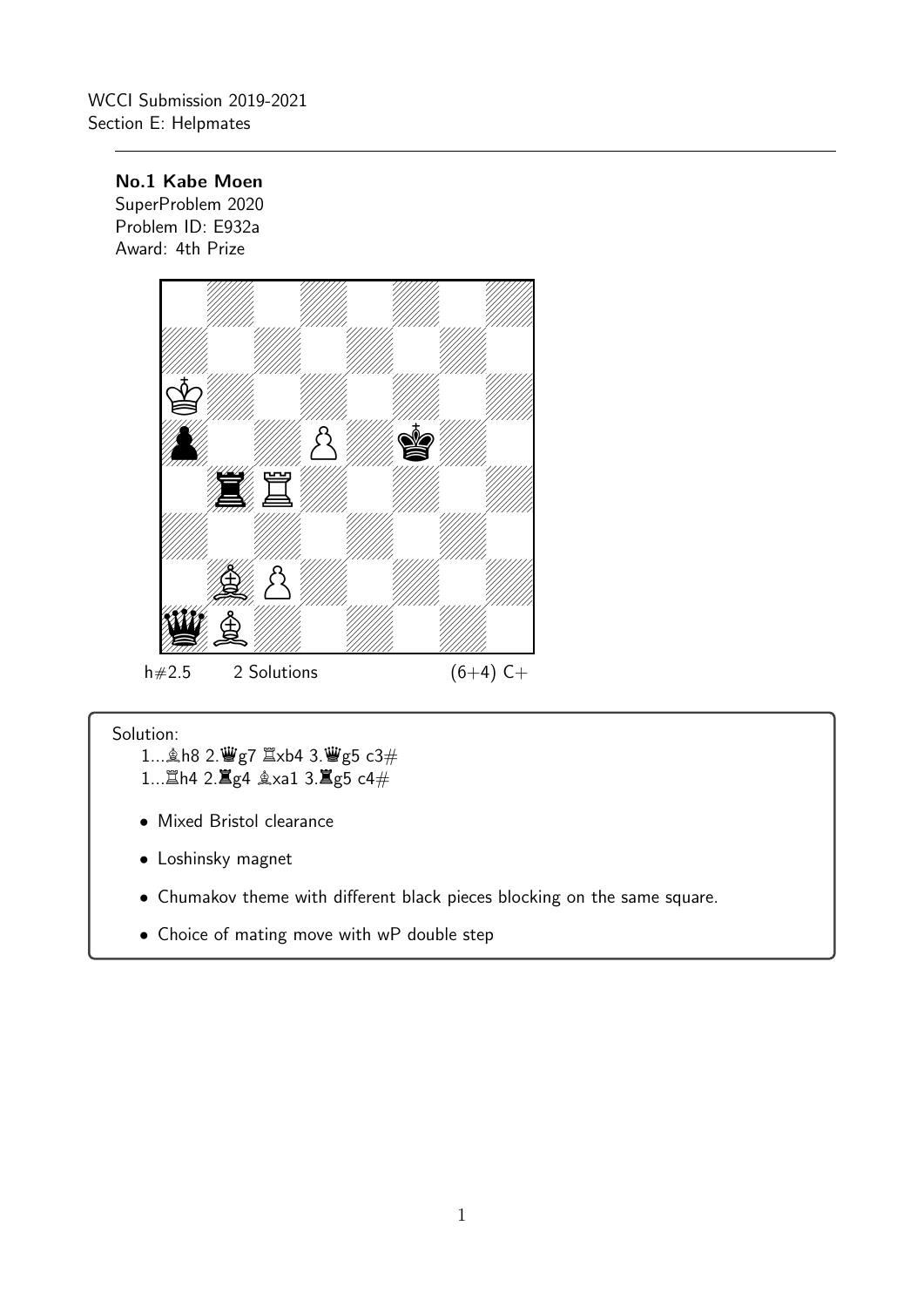No.2 Kabe Moen

The Problemist Supplement 2019 Problem ID: PS3446 Awaiting Award



- (a)  $1.\overline{2}e5 \triangleleft h7$   $2.\overline{2}c5 \triangleleft d3$   $3.\overline{2}de6 \triangleleft e4\#$
- $(b)$  1. $d$ d6  $E$ f1 2. $d$ c6  $E$ f7 3. $d$ ed4  $E$ f5 $#$
- ODT
- Reciprocal batteries
- Exchange of functions
- Blocking piece replacement ( $\spadesuit$  for  $\spadesuit$ ) with anti-Ziel element
- Each Black move has multiple effects
- Gate opening
- Direct and indirect unpinning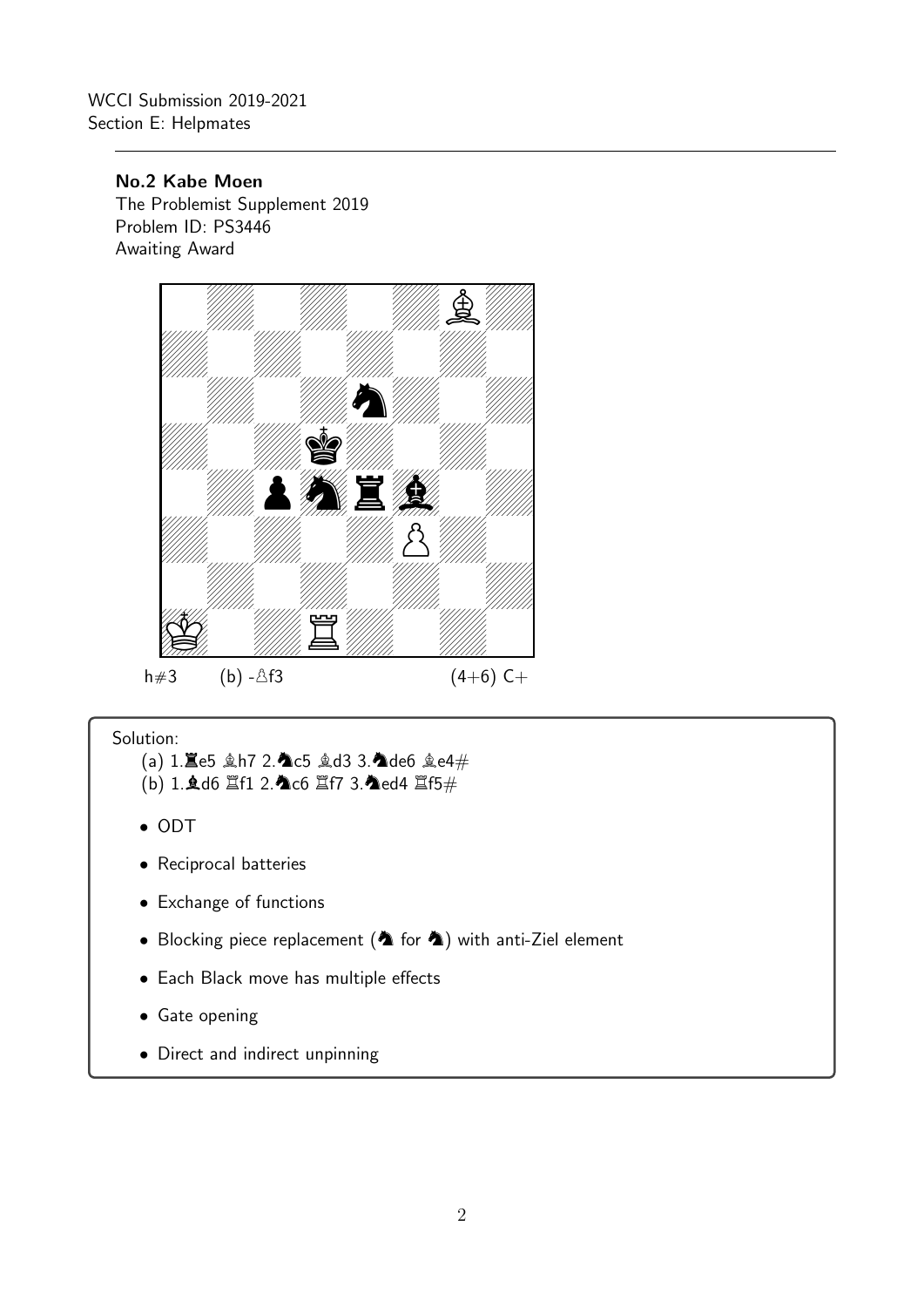## No.3 Kabe Moen

The Problemist 2019 Problem ID: H3005 Awaiting Award



- 1. $\frac{1}{2}$ xg6  $\frac{1}{2}$ xd6 2. $\frac{1}{2}$ xe5  $\frac{1}{2}$ e6#
- 1.  $x \in \mathbb{R}$   $x \in \mathbb{S}$  2.  $x \in \mathbb{S}$   $x \in \mathbb{S}$   $\mathbb{R}$
- Zilahi
- Additional capture of white pieces
- Exchange of functions
- Switchbacks with pin mates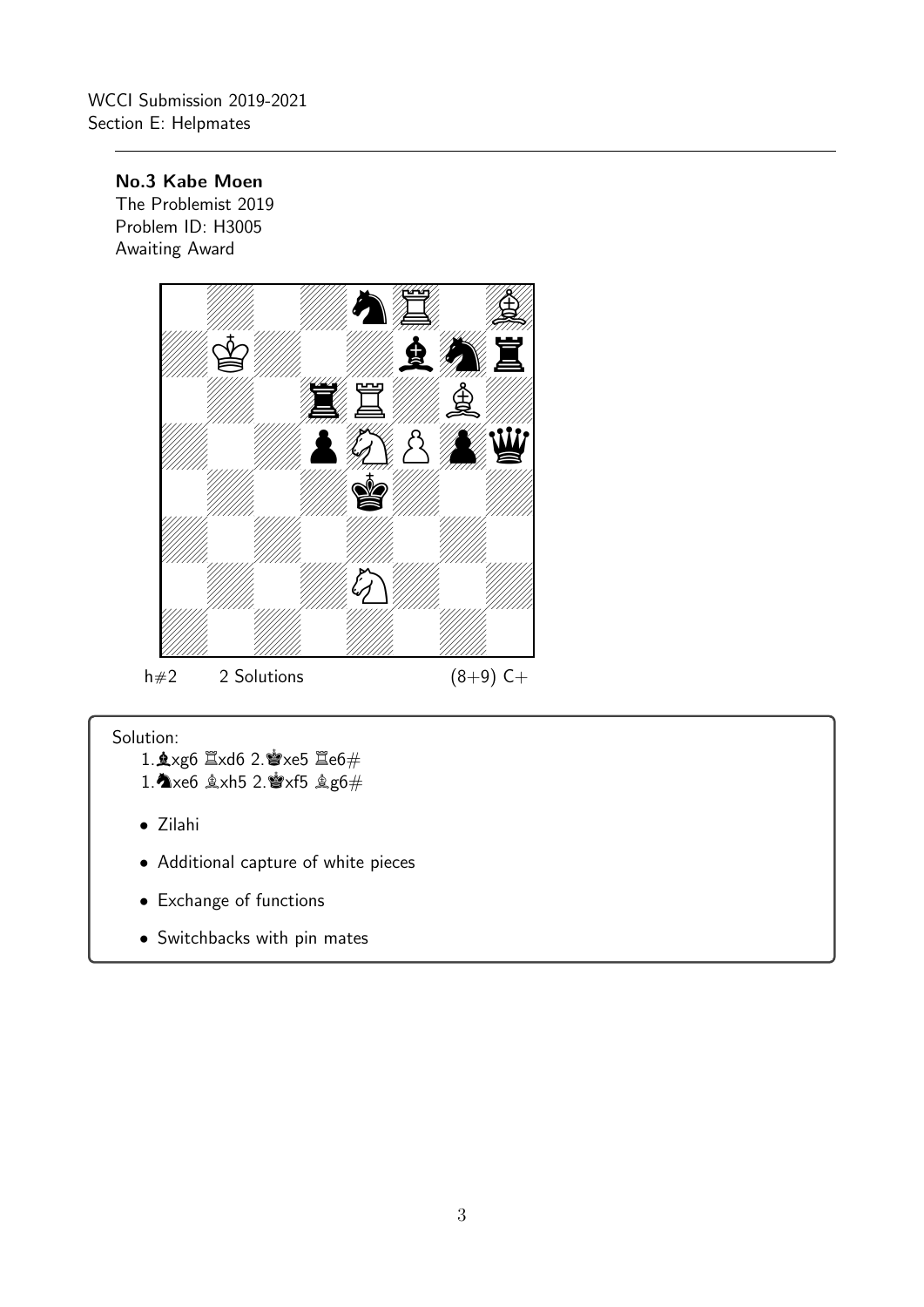No.4 Kabe Moen

The Problemist 2020 Problem ID: H4324 Awaiting Award



Solution: (a)

- 1. 2d6 鱼a7 2.4e7 鱼b8# 1. e7 \$b7 2. d6  $\&c7\#$
- (b)  $1.$ 曾c4  $2a5$   $2.\overline{2}$ c3  $2a4#$  $1.\n **2.9**$   $2.\n **3.1**$   $2.\n **4.1**$   $4.\n **4.1**$ 
	- ODT
	- Exchange of Black's moves
	- Battery destruction
	- Solver's comments mentioned difficulty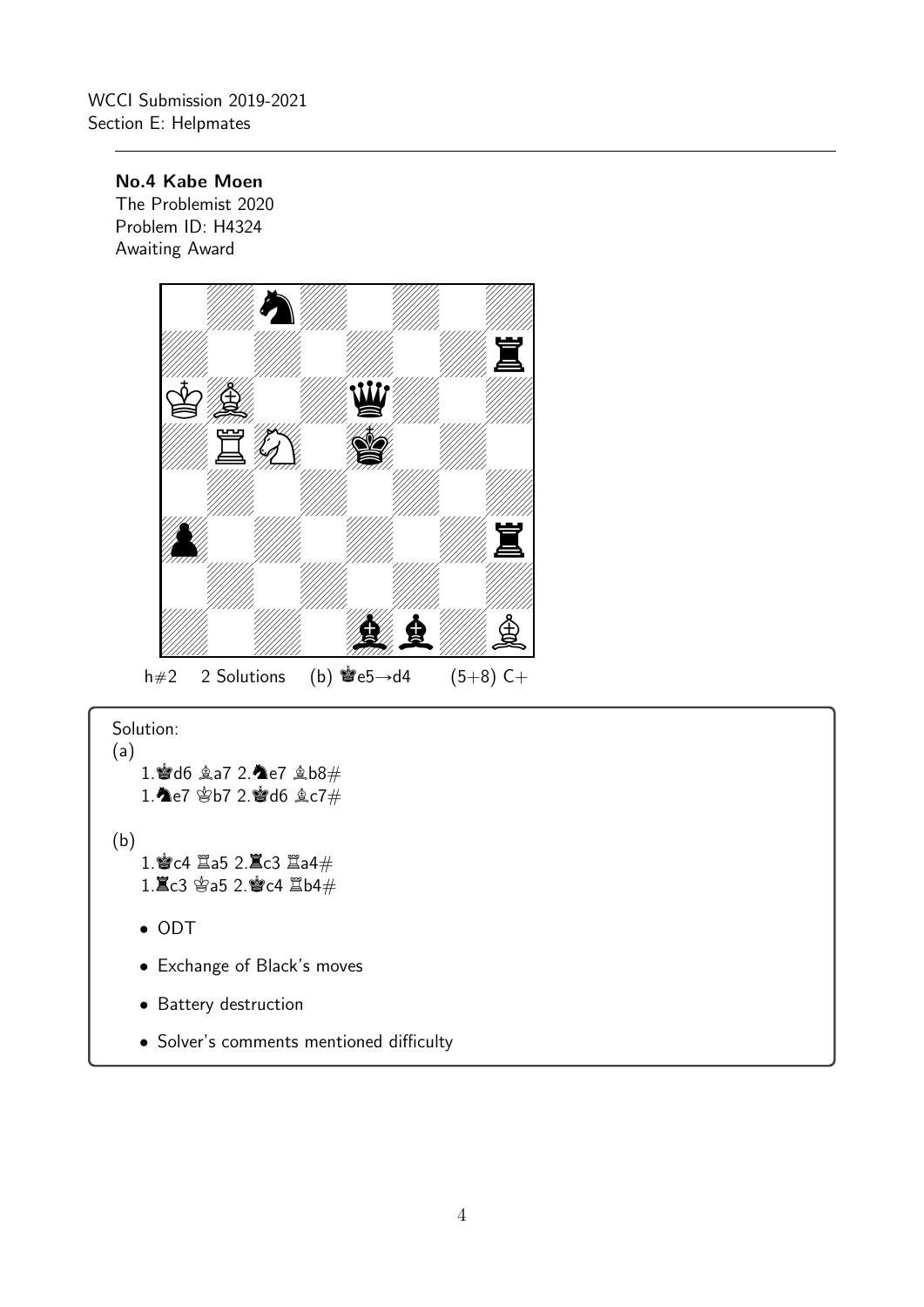## No.5 Kabe Moen

The Problemist 2021 Problem ID: H4455 Awaiting Award



- (a)  $1.\dddot{\mathbf{\mathbf{\Psi}}}$ g7  $\triangleq$ f6 2. $\dddot{\mathbf{\mathbf{\Psi}}}$ xg5  $\triangleq$ xg5 $\#$  $(b)$  1. $\ddot{w}$ h3  $\ddot{z}$ g3 2. $\ddot{w}$ xg4  $\dddot{z}$ xg4 $\ddot{z}$
- Loshinsky magnets
- ODT
- Annihilation with active sacrifice
- Exchange of functions.